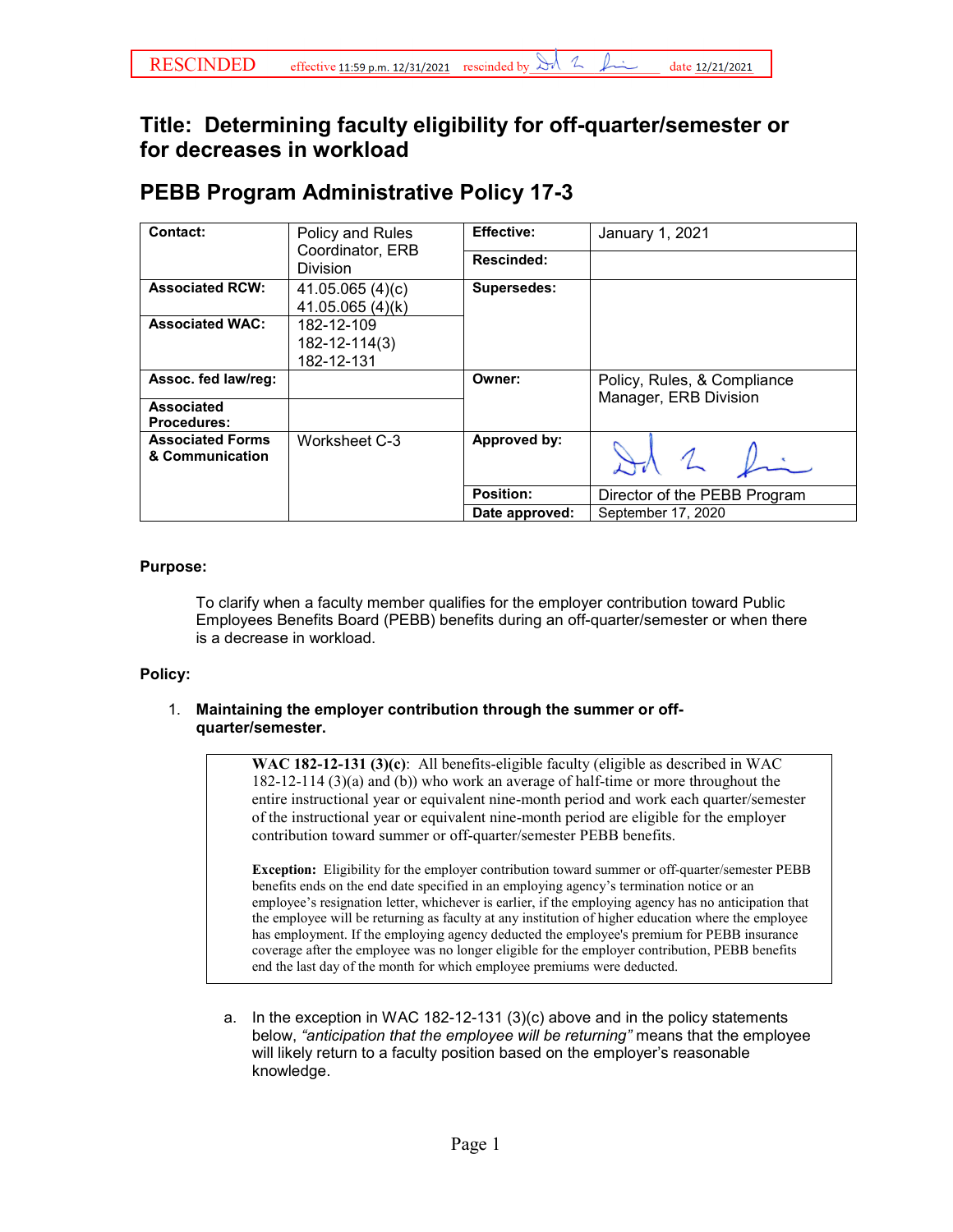- b. To maintain the employer contribution through stacking, faculty must notify employers whether they are working as faculty at other institutions of higher education (WAC 182-12-114 (3)(b) and PEBB Program Administrative Policy 11- 1). If the faculty member has made this notification, then employers must assess whether the employee will likely return to any of the employing institutions in order to determine eligibility for the employer contribution over the summer or offquarter/semester.
- c. A faculty member who returns to a faculty position to work a second consecutive instructional year or equivalent nine-month period will be *presumed to return* after the off-quarter/season.

For example, a faculty member works three consecutive quarters and averages half-time or more throughout the entire instructional year. The institution(s) does not anticipate that they will need the position filled the following instructional year, and so do not provide the employer contribution over the summer. The following fall quarter, the faculty member returns to employment at any institution of higher education. If the faculty member again works an average of half-time or more throughout the entire instructional year, then the institution(s) must provide the employer contribution for benefits the following summer.

- d. Faculty who resign or retire after working an instructional year:
	- i. A faculty member who resigns after working an instructional year or ninemonth equivalent must still be considered for the employer contribution toward summer or off-quarter/semester benefits if they are anticipated to return under the criteria of (a) and (b) above. However, the resigning faculty member will not be *presumed to return* as described in (c) above.

For example, a faculty member retires after working for twenty years as a full-time faculty at a university. She submits a letter with a resignation date at the end of the instructional year. She is likely to teach a few classes at a community college the following fall quarter. The faculty member would be anticipated to return under the criteria of (a) and (b) above, so the original institution must provide the employer contribution over the summer.

- ii. If a faculty member who resigns after working an instructional year or nine-month equivalent does not anticipate returning under the criteria of (a) and (b) above, then eligibility for the employer contribution ends the earlier of these two dates:
	- On the date specified in the resignation letter as the date of resignation; OR
	- At the end of the off-quarter/semester or summer.
- 2. **Decrease in workload.** The statements below apply only to temporary decreases in faculty workloads.
	- a. A decrease in workload does not include:
		- i. When the employee or employer terminates the employment relationship. See WAC 182-12-131(7) for rules about this circumstance.